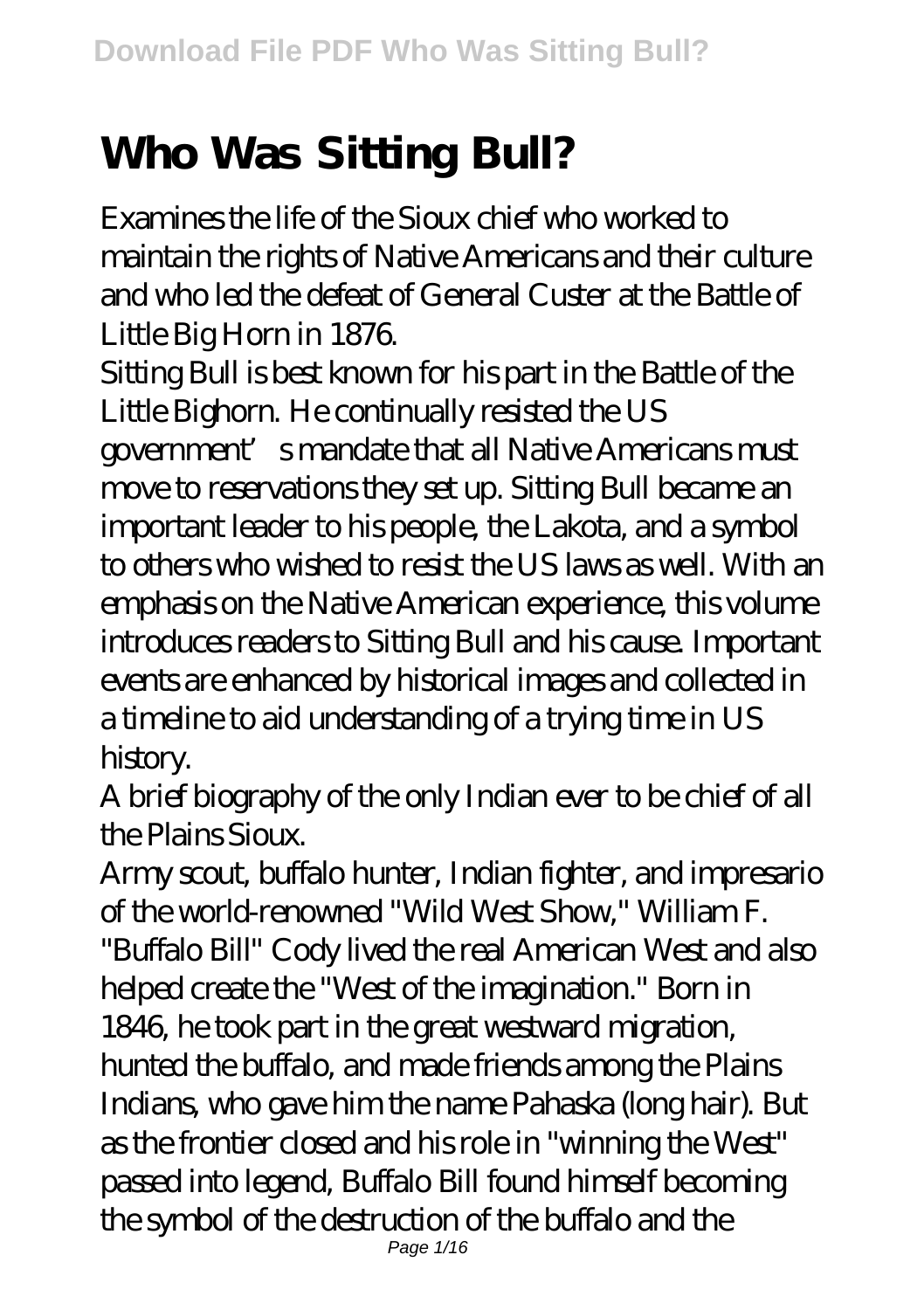American Indian. Deeply dismayed, he spent the rest of his life working to save the remaining buffalo and to preserve Plains Indian culture through his Wild West shows. This biography of William Cody focuses on his lifelong relationship with Plains Indians, a vital part of his life story that, surprisingly, has been seldom told. Bobby Bridger draws on many historical accounts and Cody's own memoirs to show how deeply intertwined Cody's life was with the Plains Indians. In particular, he demonstrates that the Lakota and Cheyenne were active cocreators of the Wild West shows, which helped them preserve the spiritual essence of their culture in the reservation era while also imparting something of it to white society in America and Europe. This dual story of Buffalo Bill and the Plains Indians clearly reveals how one West was lost, and another born, within the lifetime of one remarkable man.

Lakota America

Great Sioux Hero

Sioux Warrior Chief

Life of Sitting Bull and History of the Indian War of 1890-91 ... Story of the Sioux Nation; Their Manners and Customs, Ghost Dances and Messiah Craze ...

The Red Record of the Sioux

**Sitting Bull, a Sioux chief, lived a life filled with difficulty and determination. He was alive during a time of great hardship for Native Americans in the western United States, when Native communities were being pushed from their homelands onto territory in the South.** Page 2/16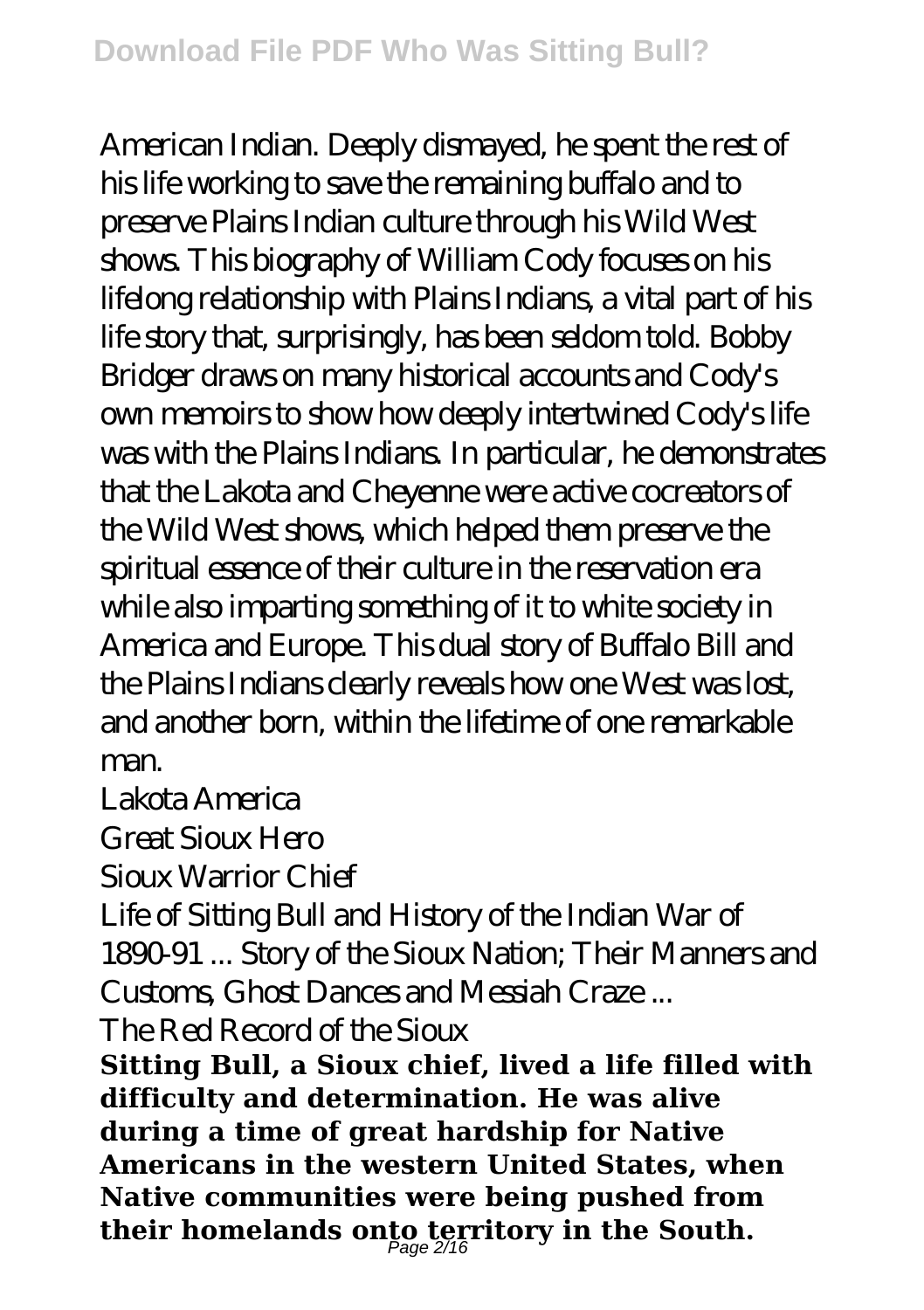**This is his remarkable story of staunch resistance and perseverance.**

**Examines the life and times of the man who led the Dakota Indians in their dealings with the U.S. government and in their fight against the Army troops under General Custer.**

**Introduces the life of Lakota Sioux warrior and holy man Sitting Bull, who led his people to victory at Little Bighorn and brought them to safety in Canada before surrendering so that they would not starve.**

**This is the archetypal story of the American West. Whether it is cast as a tale of unmatched bravery in the face of impossible odds or of insane arrogance receiving its rightful comeuppance, Custer's Last Stand continues to captivate the imagination. Nathaniel Philbrick brilliantly reconstructs the build-up to the Battle of the Little Big Horn through to the final eruption of violence. Two legendary figures dominate the events: George Armstrong Custer and Sitting Bull. Those involved are brought vividly to life, as well as the history, geography and haunting beauty of the Great Plains. This book provides a thrilling account of what happened there - and why - at the end of June 1876.**

**Sitting Bull, Prisoner of War**

**The Struggle between Sitting Bull and Indian Agent James McLaughlin**

**Prairie Man**

**A Biography**

**Sitting Bull, Warrior of the Sioux**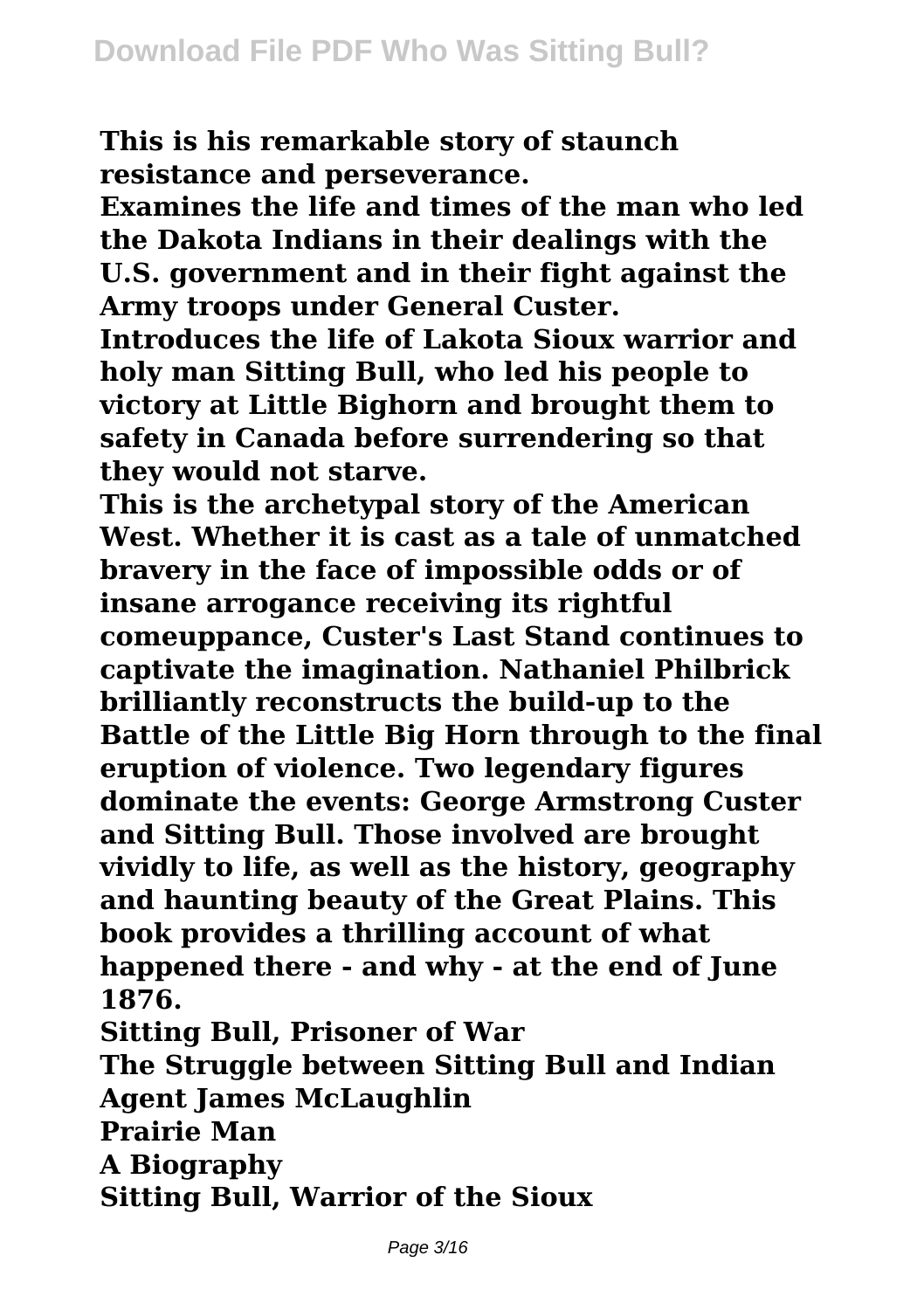The only book on Sitting Bull written by a lineal descendant.

Discusses the life the Hunkpapa chief who is remembered for his defeat of General Custer at Little Big Horn and provides a history of the Lakota Indians who were his people.

After his surrender at Fort Buford in what is now North Dakota, the United States Army tranported Sitting Bull and his followers down the Missouri River to Fort Randall, roughly seventy miles west of Yankton. There the famed Hunkpapa leader remained for twenty-two months, until September 1883. During that year and a half, Sitting Bull conducted tribal business, met with dignitaries and visitors, and interacted with those who imprisoned him. Dennis Pope has written a dramatic account of that time and those relationships, taking the reader inside Sitting Bull's camp to see the day-to-day reality of captive life for this powerful man and his people.

As the first wave of pioneers travel westward to settle the American frontier, two women discover their inner strength when their lives are irrevocably changed by the hardship of the wild west in The Removes, a historical novel from New York Times bestselling and awardwinning author Tatjana Soli. Spanning the years of the first great settlement of the West, The Removes tells the intertwining stories of fifteen-year-old Anne Cummins, frontierswoman Libbie Custer, and Libbiells husband, the Civil War hero George Armstrong Custer. When Anne Page 4/16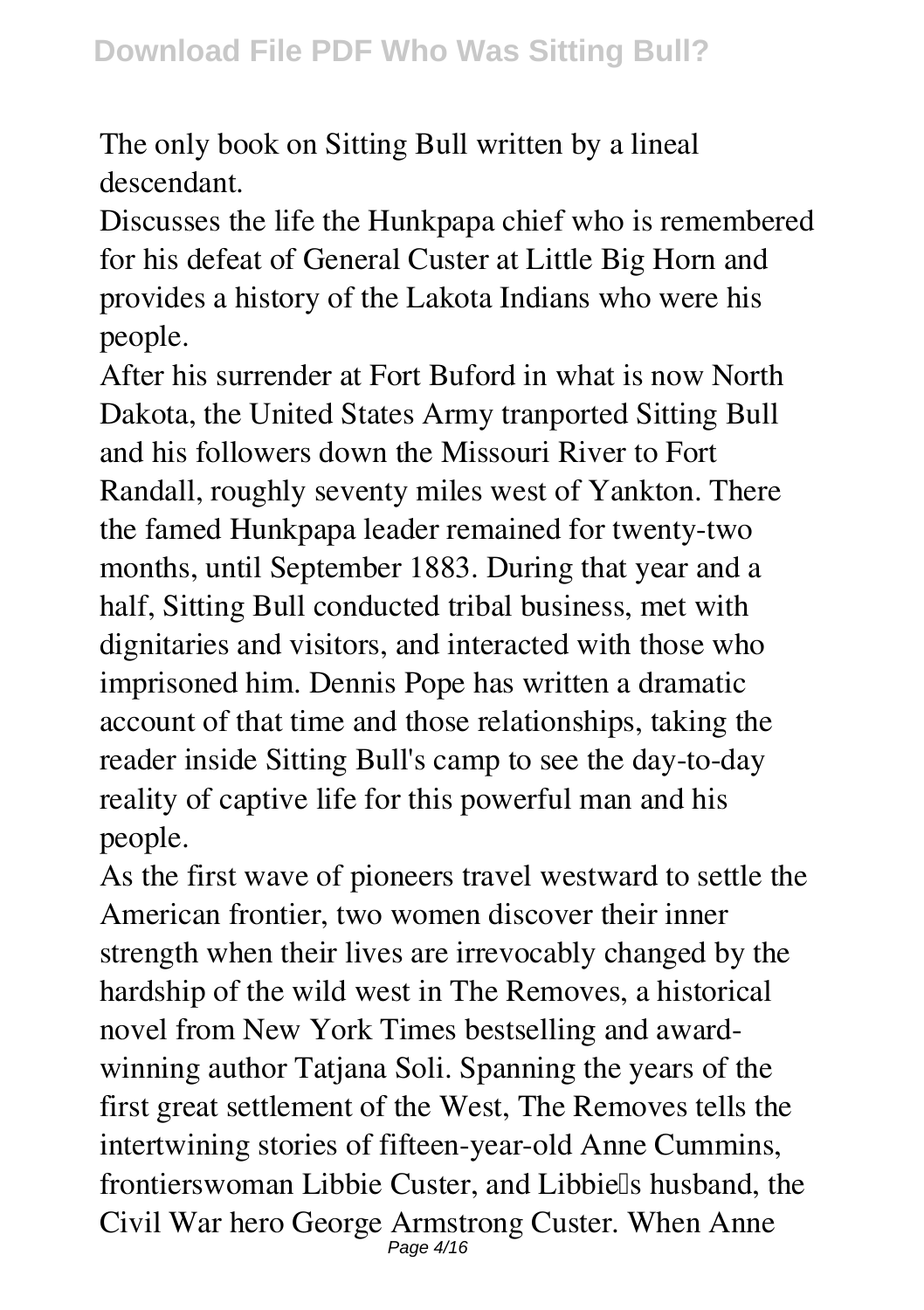survives a surprise attack on her family<sup>[]</sup>s homestead, she is thrust into a difficult life she never anticipated  $\Box$ living among the Cheyenne as both a captive and, eventually, a member of the tribe. Libbie, too, is thrown into a brutal, unexpected life when she marries Custer. They move to the territories with the U.S. Army, where Libbie is challenged daily and her worldview expanded: the pampered daughter of a small-town judge, she transforms into a daring camp follower. But when what Anne and Libbie have come to know [self-reliance, freedom, danger lis suddenly altered through tragedy and loss, they realize how indelibly shaped they are by life on the treacherous, extraordinary American plains. With taut, suspenseful writing, Tatjana Soli tells the exhilarating stories of Libbie and Anne, who have grown like weeds into women unwilling to be restrained by the strictures governing nineteenth-century society. The Removes is a powerful, transporting novel about the addictive intensity and freedom of the American frontier. History of the Indian War of 1890-91 A Biography of Sitting Bull His Life and Legacy The Life of a Lakota Sioux Chief

Who Was Sitting Bull?

*A biography of the Sioux chief who, although he led his people into the Battle of Little Big Horn, was also a man of mercy, wisdom, and peace.*

*In graphic art format, presents the life*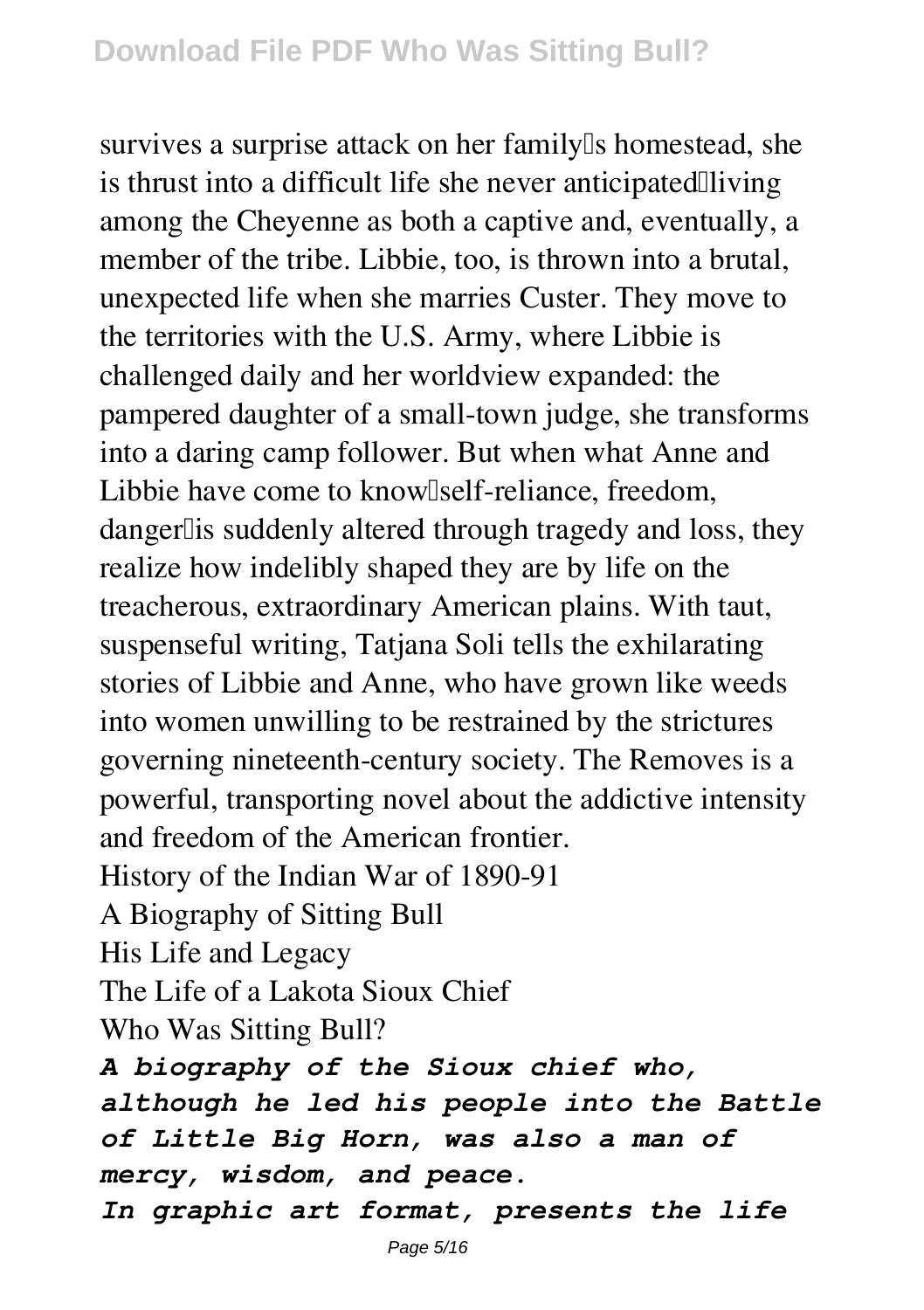*of Sitting Bull the chief of the Sioux Indians.*

*The author of Terror of the Spanish Main discusses the life of the Hunkpapa chief who is remembered for his defeat of General Custer at Little Big Horn. A historic account of the life and death of the great medicine man and chief, Sitting Bull, this book tells not only the story of a single leader, but of the entire Sioux Nation and also of the Indian War of 1890-91. Known as the greatest of all the Indians, the Sioux were the bravest in war, the wisest in peace, the most powerful in body, and the most advanced in mind.*

*Sioux Leader*

*Tatanka-Iyotanka*

## *Buffalo Bill and Sitting Bull*

*A Novel*

## *A New History of Indigenous Power*

*A biography of the Sioux chief who worked to maintain the rights of Native American people and who led the defeat of General Custer at the Little Big Horn in 1876.*

*Documents the life of Sitting Bull, from his youth as a warrior and rise as a tribal elder to his failed efforts to save the Lakota's land and culture through nonviolence and negiotations.*

*A biography of the greatest chief of the Sioux, who led the Sioux in their victory of* Page 6/16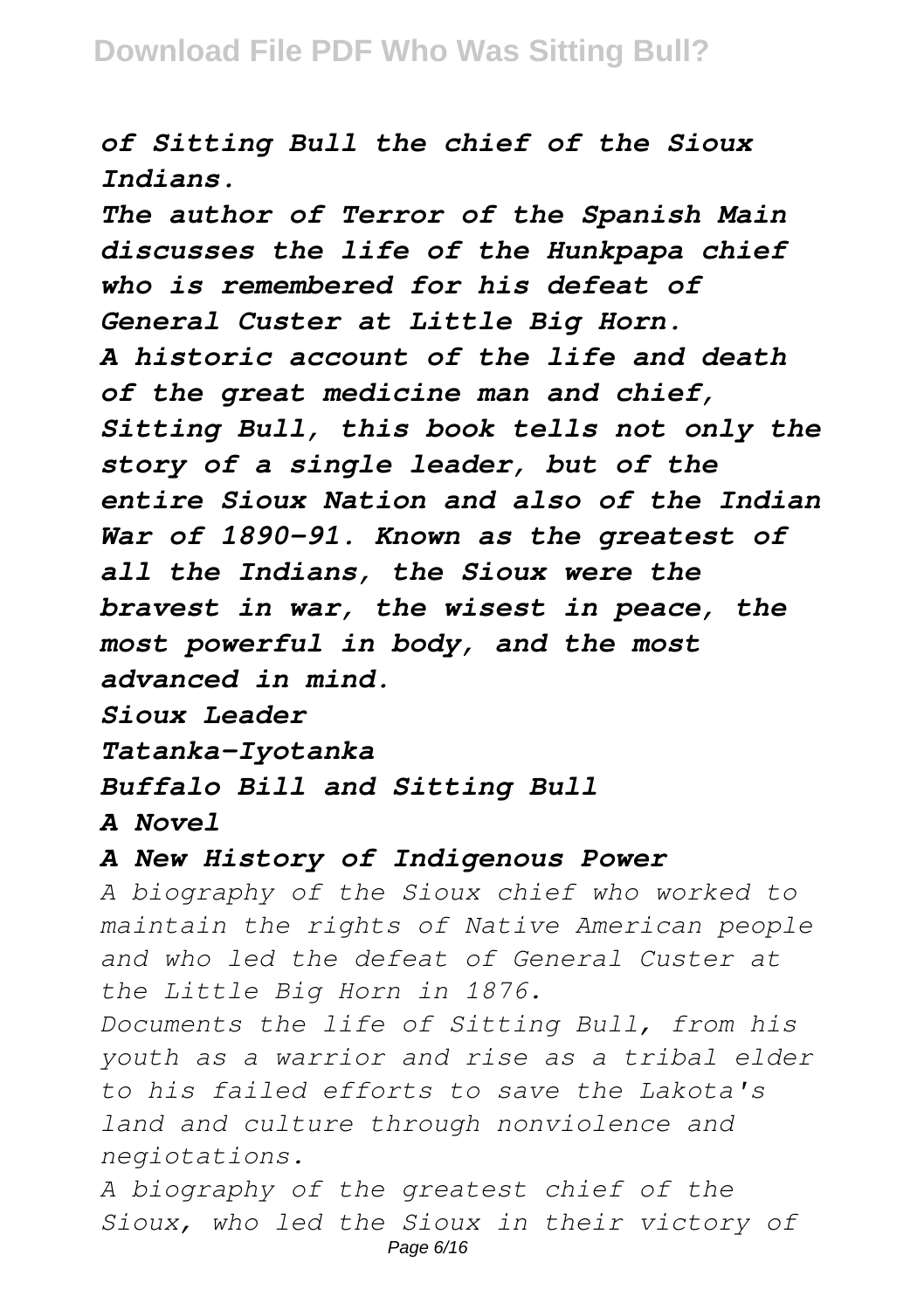*the Battle of Little Bighorn.*

*The Sioux holy man was one of the last great chiefs when Native Americans were being forced off lands they had lived on for generations and onto reservations. A leader at the Native American victory at the Battle of Little Bighorn against General Custer, Sitting Bull's legacy is an integral part of both Native American and American history. Courageous Sioux Chief The Last Sovereigns Life of Sitting Bull Sitting Bull, Champion of the Sioux The Removes*

## Who Was Sitting Bull?Pend

\*Includes pictures of important people, place events. \*Explains several Lakota Sioux oral legen well as the origins of the names of each Native American icon. \*Explains the Battle of the Little Bighorn, the Neza Perce War, and Geronimo's final campaign Five best known Native American legends in histo Geronimo, Sitting Bull, Crazy Horse, Chief Jose Red Cloud, celebrated by Americans today for the very reason they were reviled by Americans of their own Americans have always appreciated plucky, persent and dogged individuals, and there are few exam the nation's history that represent the fighting better than these Native American leaders. The "Geronimo" evokes a number of different emo Those who believed in 19th century America's "Manifest" Destiny" viewed Geronimo and all Native Americans and all Native Americans and all Native impediments to God's will for the nation. Even many Americans associate the name Geronimo war cry, and the name Geronimo itself only came<br>Page 7/16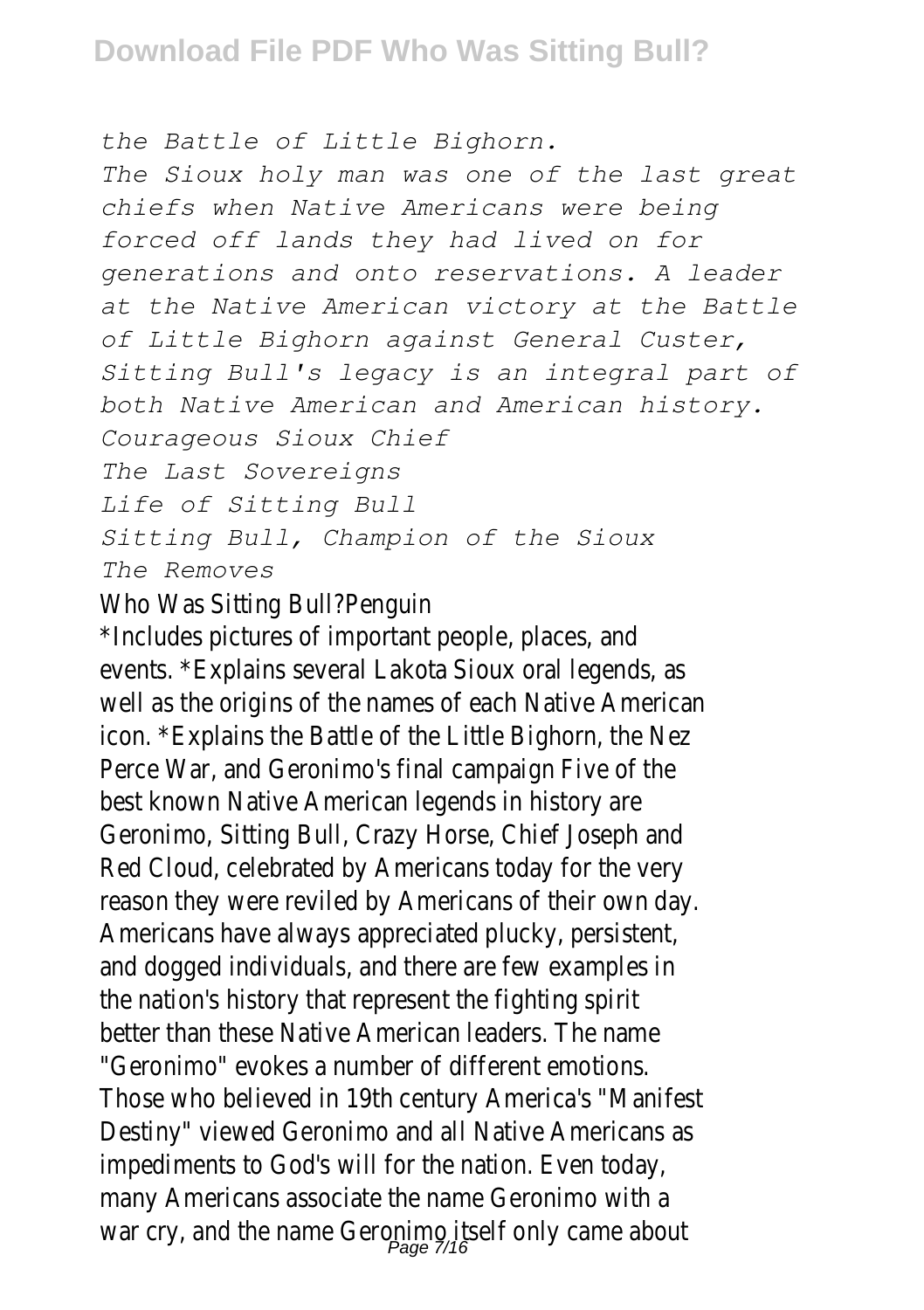because of a battle he fought against the Mexican time, however, those who empathized with the fate Native Americans saw Geronimo as one of a num Native American leaders who resisted the U. Mexican governments as their lands were appropriated, often eluding large numbers of soldiers pursuing them. Around the same time, Sitting B Crazy Horse became legends at the Battle of the Bighorn, during which an estimated 2,000 Sio Cheyenne warriors inspired by one of Sitting visions routed and then annihilated the 7th U.S. led by George Custer. That disaster led the Am government to double down on its efforts to "pacition" Sioux, and by the end of the decade many of the surrendered and been moved onto a reservation. Bull and Crazy Horse were two of the last Sioux to surrender, and both suffered controversial death reservations. Though he has not been remember vividly as another member of the Oglala Lakota, Horse, Red Cloud led the group for 40 years, in peace, and on a reservation, becoming so esteem influential that Americans began to mistakenly take him for the leader of the entire Sioux tribe. When he 1904, most Americans who knew his people's considered Chief Joseph, whose Nez Perc na Himahtooyahlatkekt ("Thunder Rolling Down from Mountains"), a military genius and an "Indian Nap This assessment of the Native American leader based on a 1,500-mile odyssey during which he and his people left their reservation in the hopes of esca Canada, where the Nez Perc intended to join Sitt and his Hunkpapa Sioux band. The real Chief Joser a gifted speaker and more diplomat than war lead not surprising that Chief Joseph was misundersto<br>Page 8/16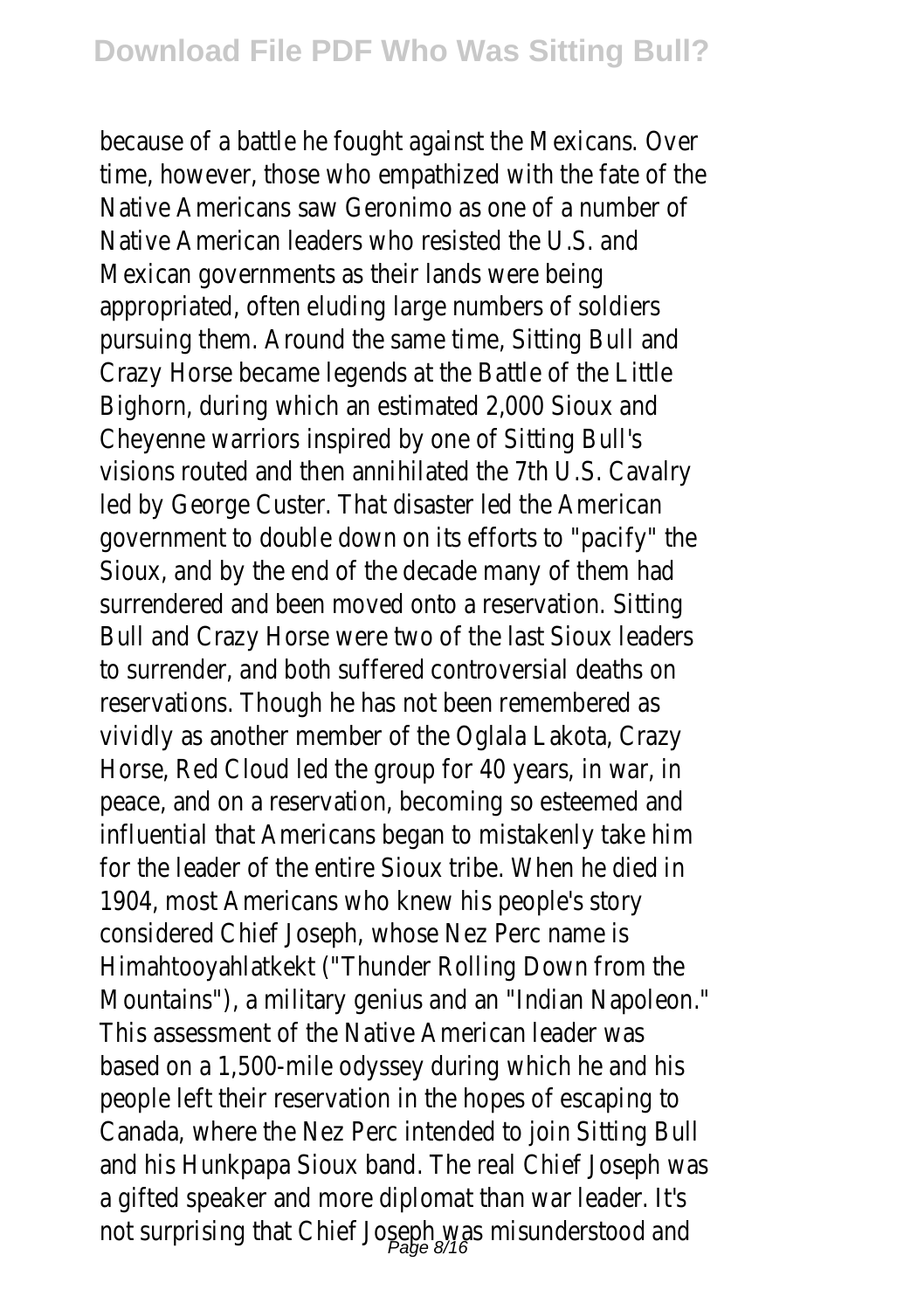misrepresented by Americans because his pe name was as well; Nez Perc literally means "portnose" in French, but it is unclear whether the tril used nose piercing as a form of ornament. American Icons profiles the amazing lives of the 5 American leaders, from their origins to their legendary confrontations with the U.S. Army, while also ar their lasting legacies. Along with pictures of the American icons and other important people, place events in their lives, you will learn about Ger Sitting Bull, Crazy Horse, Chief Joseph and Red like you never have before.

No one knew the boy they called "Jumping B would grow to become a great leader. Born on the of the Yellowstone River, Sitting Bull, as he was called, was tribal chief and holy man of the Lakot tribe in a time of fierce conflict with the United St the government seized Native American lands, Bull relied on his military cunning and strong spire to drive forces out of his territory and ensure a homeland for his peop

Documents the unlikely friendship between Buff Cody and Sitting Bull, tracing the events of their b important collaboration during Cody's 1880s Wild Show, the impact of Little Big Horn, and Sitting assassination in 189

Dakota Bo

Lakota Leade

Sitting Bu

The Story of the Strange Friendship Between Sitt and Buffalo B

Native American Lead

*Profiles the Native American leader who is*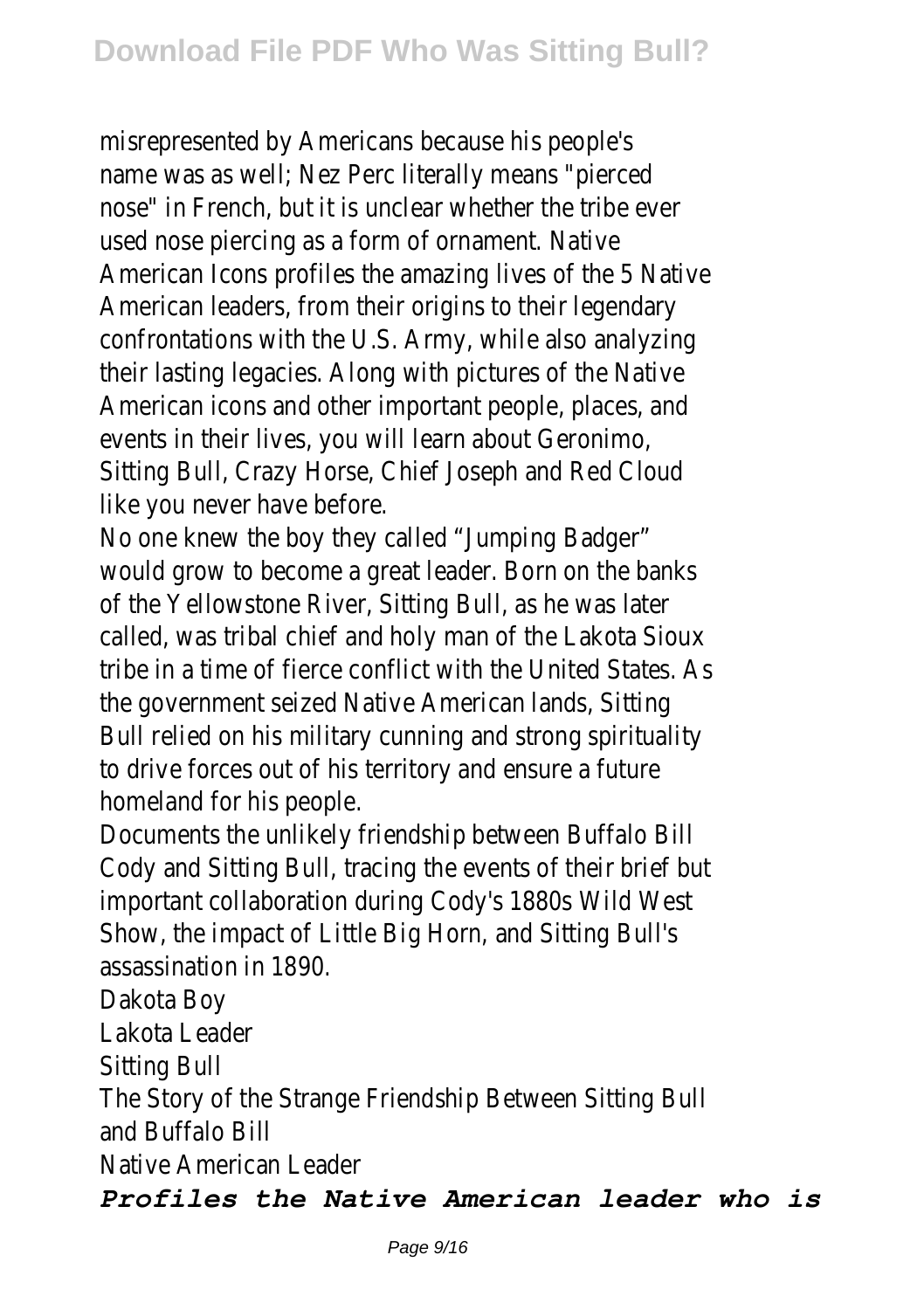*best known for his role in the Battle of Little Bighorn, discussing his childhood, family life, participation in the Sioux Nation, and conflicts with the United States government.*

*Presents the life of the famous Sioux chief Sitting Bull, from his youth and participation in the Battle of the Little Bighorn to his involvement in many of the Native American conflicts of his time. The Last Sovereigns is the story of how Sioux chief Sitting Bull resisted the white man's ways as a last best hope for the survival of an indigenous way of life on the Great Plains—a nomadic life based on buffalo and indigenous plants scattered across the Sioux's historical territories that were sacred to him and his people. Robert M. Utley explores the final four years of Sitting Bull's life of freedom, from 1877 to 1881. To escape American vengeance for his assumed role in the annihilation of Gen. George Armstrong Custer's command at the Little Bighorn, Sitting Bull led his Hunkpapa following into Canada. There he and his people interacted with the North-West Mounted Police, in particular Maj. James M. Walsh. The Mounties welcomed the Lakota and permitted them to remain if they promised to abide by the laws and rules of Queen*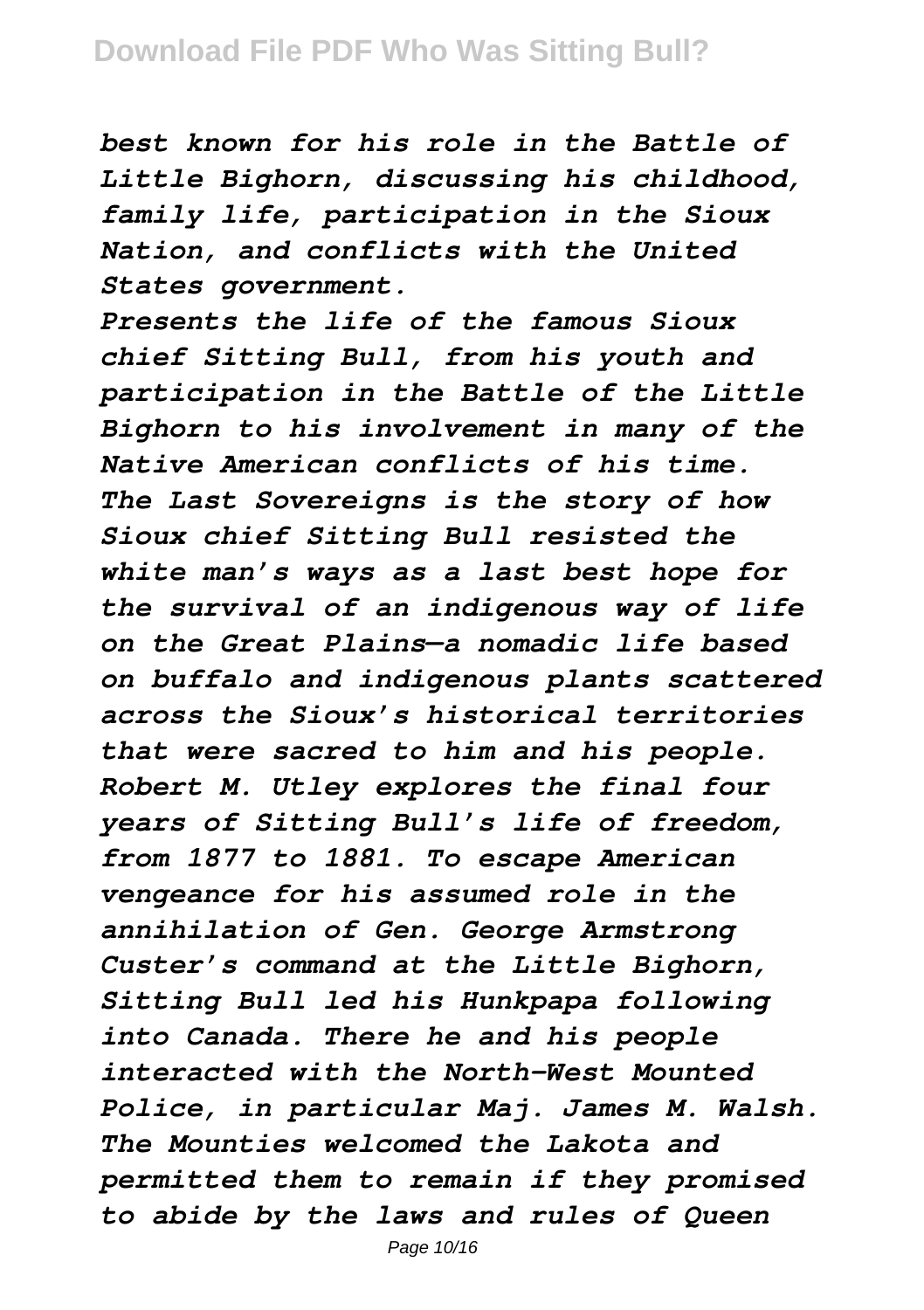*Victoria, the White Mother. But the Canadian government wanted the Indians to return to their homeland and the police made every effort to persuade them to leave. They were aided by the diminishing herds of buffalo on which the Indians relied for sustenance and by the aggressions of Canadian Native groups that also relied on the buffalo. Sitting Bull and his people endured hostility, tragedy, heartache, indecision, uncertainty, and starvation and responded with stubborn resistance to the loss of their freedom and way of life. In the end, starvation doomed their sovereignty. This is their story.*

*A biography of the medicine man, artist, singer, storyteller, and warrior who was the only man ever to be chief of all the Plains Sioux.*

*Sitting Bull in His Own Words Geronimo, Sitting Bull, Crazy Horse, Chief Joseph and Red Cloud Sioux War Chief Custer, Sitting Bull and the Battle of the Little Big Horn*

A simple biography of the Sioux chief who worked to maintain the rights of Native American people. One week after the infamous June 1876 Battle of the Little Big Horn, when news of the defeat of General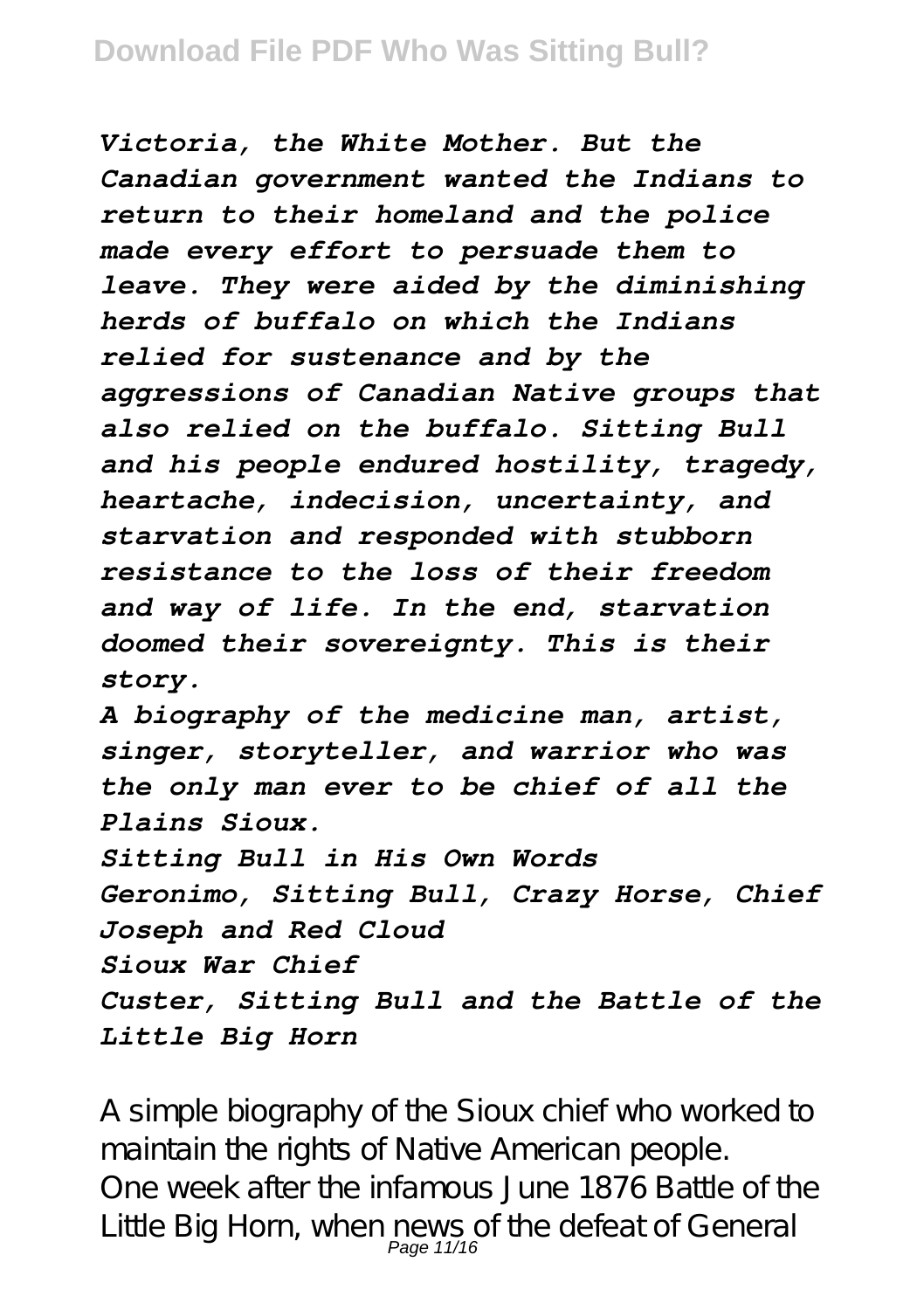George Armstrong Custer and his 7th Cavalry troops reached the American public, Sitting Bull became the most wanted hostile Indian in America. He had resisted the United States' intrusions into Lakota prairie land for years, refused to sign treaties, and called for a gathering of tribes at Little Big Horn. He epitomized resistance. Sitting Bull's role at Little Big Horn has been the subject of hundreds of historical works, but while Sitting Bull was in fact present, he did not engage in the battle. The conflict with Custer was a benchmark to the subsequent events. There are other battles than those of war, and the conflict between Sitting Bull and Indian Agent James McLaughlin was one of those battles. Theirs was a fight over the hearts and minds of the Lakota. U.S. Government policy toward Native Americans after Little Big Horn was to give them a makeover as Americans after finally and firmly displacing them from their lands. They were to be reconstituted as Christian, civilized and made farmers. Sitting Bull, when forced to accept reservation life, understood who was in control, but his view of reservation life was very different from that of the Indian Bureau and its agents. His people's birth right was their native heritage and culture. Although redrawn by the Government, he believed that the prairie land still held a special meaning of place for the Lakota. Those in power dictated a contrary view – with the closing of the frontier, the Indian was challenged to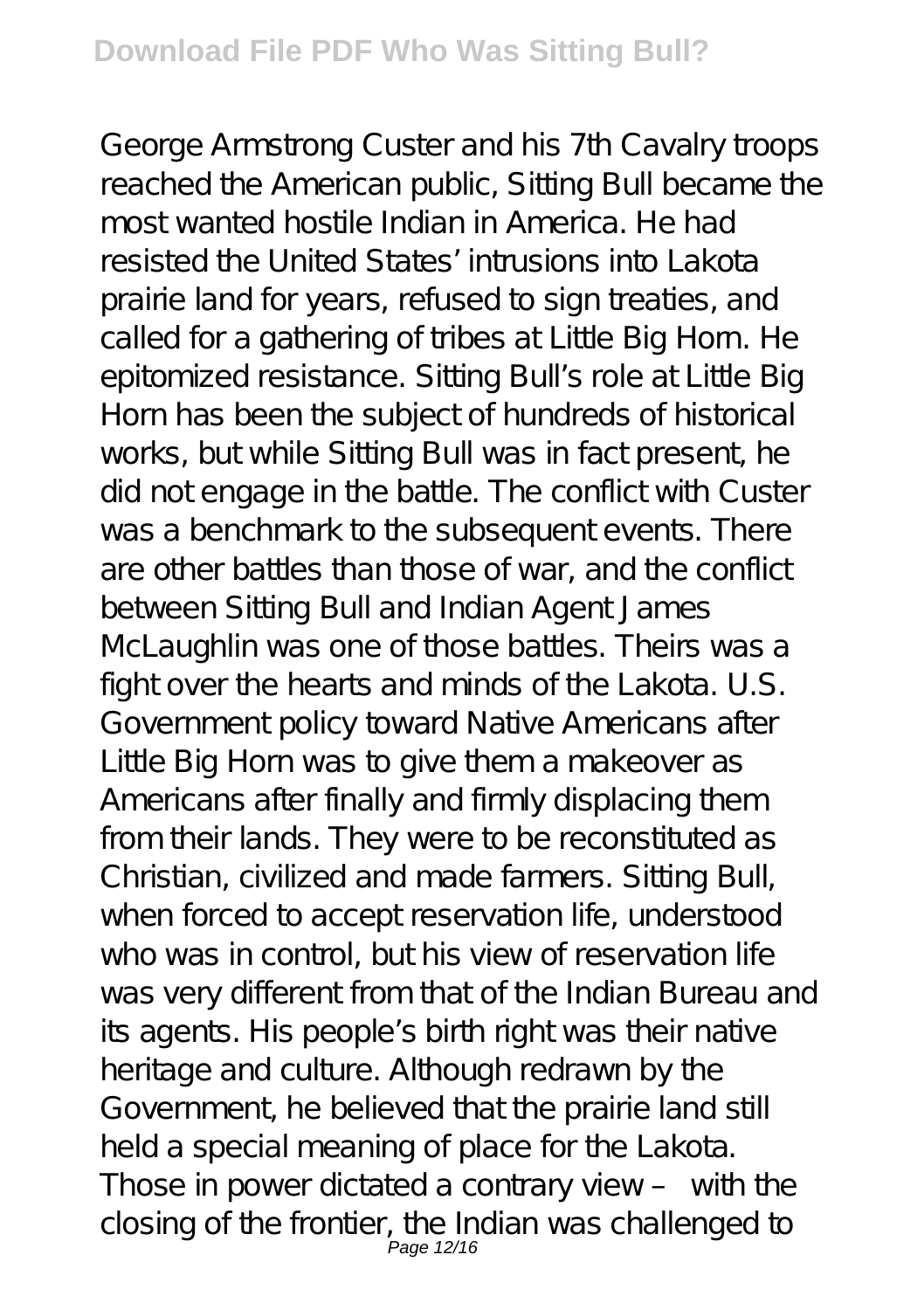accept the white road or vanish, in the case of the Lakota, that position was given personification in the form of Agent James McLaughlin. This book explores the story within their conflict and offers new perspectives and insights.

The first comprehensive history of the Lakota Indians and their profound role in shaping America's history Named One of the New York Times Critics' Top Books of 2019 - Named One of the 10 Best History Books of 2019 by Smithsonian Magazine - Winner of the MPIBA Reading the West Book Award for narrative nonfiction "Turned many of the stories I thought I knew about our nation inside out"--Cornelia Channing, Paris Review, Favorite Books of 2019 "My favorite non-fiction book of this year."--Tyler Cowen, Bloomberg Opinion "A briliant, bold, gripping history."--Simon Sebag Montefiore, London Evening Standard, Best Books of 2019 "All nations deserve to have their stories told with this degree of attentiveness"--Parul Sehgal, New York Times This first complete account of the Lakota Indians traces their rich and often surprising history from the early sixteenth to the early twenty-first century. Pekka Hämäläinen explores the Lakotas' roots as marginal hunter-gatherers and reveals how they reinvented themselves twice: first as a river people who dominated the Missouri Valley, America's great commercial artery, and then--in what was America's first sweeping westward<br>Page 13/16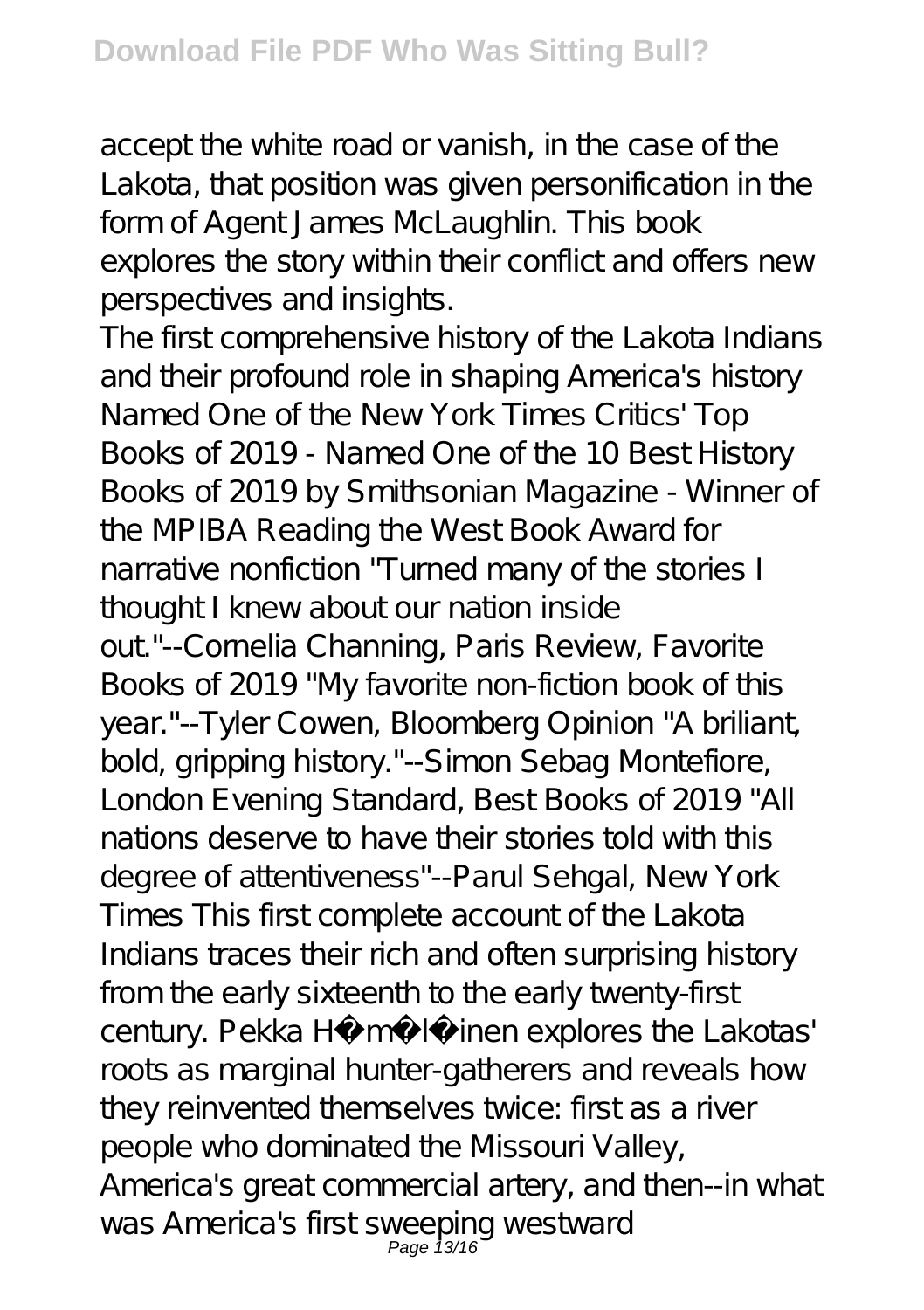expansion--as a horse people who ruled supreme on the vast high plains. The Lakotas are imprinted in American historical memory. Red Cloud, Crazy Horse, and Sitting Bull are iconic figures in the American imagination, but in this groundbreaking book they emerge as something different the architects of Lakota America, an expansive and enduring Indigenous regime that commanded human fates in the North American interior for generations. Hämäläinen's deeply researched and engagingly written history places the Lakotas at the center of American history, and the results are revelatory. "A reverent tribute to the great Hunkpapa chief and holy man, cast as a memoir with a rich array of new and contemporary illustrations." —Kirkus Reviews Sitting Bull (c. 1831 - 1890) was one of the greatest Lakota/Sioux warriors and chiefs who ever lived. He was eventually named war chief, leader of the entire Sioux nation—a title never before bestowed on anyone. As a leader, Sitting Bull resisted the United States government's attempt to move the Lakota/Sioux to reservations for more than twentyfive years. From Sitting Bull's childhood—killing his first buffalo at age ten—to being named war chief, to leading his people against the U.S. Army, and to his surrender, Sitting Bull: Lakota Warrior and Defender of His People brings the story of the great chief to light. Sitting Bull was instrumental in the war against the invasive wasichus (White Man) and was at the<br>Page 14/16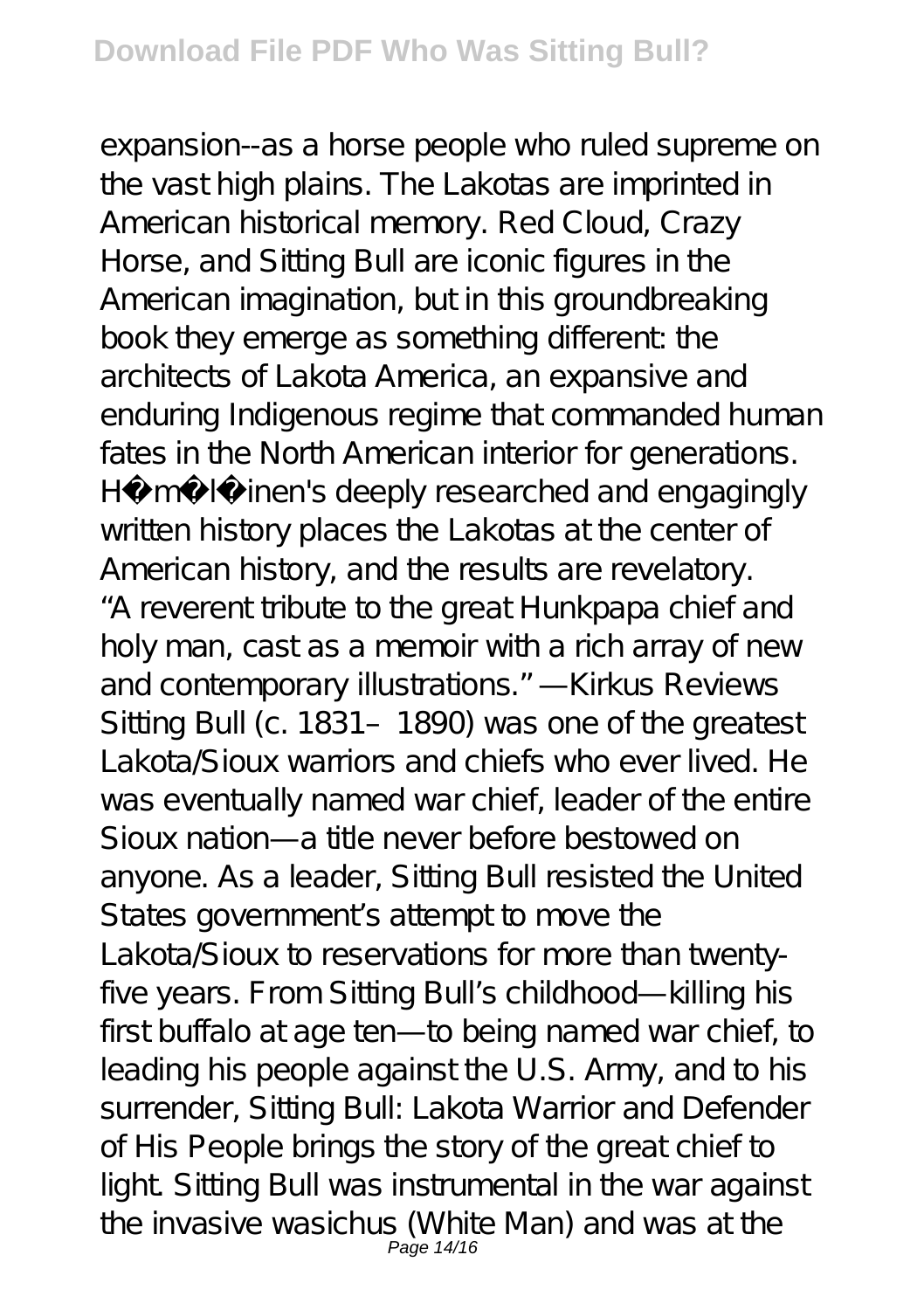forefront of the combat, including the Battles of Killdeer Mountain and the Little Bighorn. He and Crazy Horse were the last Lakota/Sioux to surrender their people to the U.S. government and resort to living on a reservation. Award-winning author and member of the Standing Rock Sioux tribe S. D. Nelson intersperses archival images with his own artwork, inspired by the ledger-art drawings of the nineteenth-century Lakota. Through the art and riveting story, Nelson conveys how Sitting Bull clung to his belief that the Lakota were a free people meant to live, hunt, and die on the Great Plains. "A tragic true story told in powerfully subdued tones." —Booklist (starred review) "Both powerful and poignant" - Publishers Weekly (starred review) Lakota Warrior and Defender of His People Native American Icons

Sitting Bull, Sioux Warrior

Sitting Bull and the Resistance of the Free Lakotas Blood Brothers

*A biographical look at the childhood of Sitting Bull, one of the greatest Sioux warriors to fight against the white man. A biography of the Sioux leader who became a symbol of American Indian resistance to European-American culture. In this book, readers learn about Sitting Bull, the well-known Native American chief, how he united the Lakota Sioux in the northern Great Plains and led a mighty resistance of tribes who refused to be placed on reservations. Sitting Bull, the well-known Native American chief, united the Lakota Sioux in the northern Great Plains and led a*